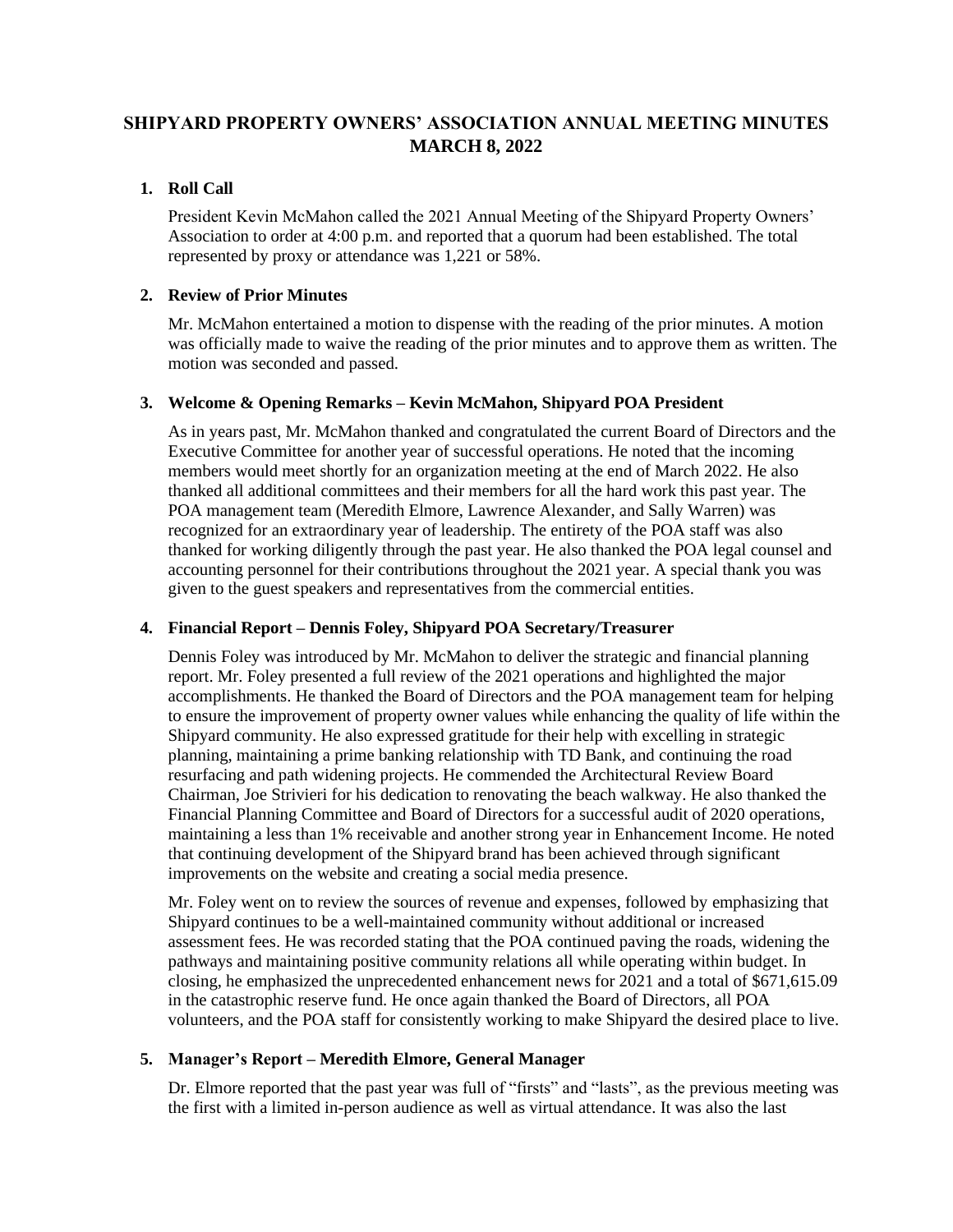meeting when the previous General Manager, Sally Warren, addressed the community. The first quarter focused on the beach walkway replacement and bathroom refresh projects, during the ongoing adjustment of administrative work from home. She reported that by mid-March 2021, the ribbon-cutting ceremony of the beach walkway was held, and other minor renovations were completed in the beach area. It was noted that the Welcome Center also opened resumed normal business hours by the end of March.

She went on to report that the second quarter was a turning point for those on Hilton Head Island, as it began to look more normal than the year prior. The Heritage golf tournament resurfaced as a reduced attendance event, but at least it was some sign of normalcy. By the beginning of May 2021, it was noted that increased real estate activity would likely result in doubling the enhancement income realized in 2020, but an ongoing issue of low inventory was still prevalent. She stated that by mid-May, the start of the airport runway expansion started to allow more visitors on Hilton Head Island. Dr. Elmore continued by noting that the hurricane season arrived sooner than expected, as the first named storm of the season was announced on May  $21<sup>st</sup>$ . It was also noted that social distancing standards began to adjust and the first POA event in quite some time *(Name That Tune)* was held on June 29<sup>th</sup>.

In the third quarter, the Financial Planning and Executive committees met to discuss further enhancement projects. This included previously approved bike path widening that began on Gloucester and Kingston Road, but it was noted that this is a several-year goal. She also stated that a decision was made that motorized vehicles would not be used on the paths due to safety concerns. The POA team rounded out the  $3<sup>rd</sup>$  quarter by completing some of the smaller facility and property projects that could not be managed in during the summer months.

Dr. Elmore reported that in the fourth quarter, Mrs. Warren gave official notice to the Executive Committee that she would be retiring at the end of the year. Dr. Elmore also reported that a national search was conducted to for a new General Manager, but the Executive Committee officially offered her the position by late October. She stated that plans to restructure the administrative team to best fit the growing community was her top priority. To achieve the goal of having an effect team for Shipyard owners, Dr. Elmore reported that she decided to divide the former Director of Operations position into two different roles, with one more focused on human resources and executive services and the other on membership services and facilities management. Thus, the roles of Administrative Operations Lead and Membership Services Specialist were created. Further, the Communications Assistant position was developed into the more comprehensive role of Internal Communications Coordinator. With the restructuring of the administrative team, more of a "team approach" was promoted going forward. In closing, Dr. Elmore stated that Katelyn Coward (Administrative Operations Lead) and Anne Kropiewnicki (Internal Communications Coordinator) would come forward to give specifics on each of their roles, as well as the Membership Services Specialist position.

#### **6. Operations Report – Katelyn Coward, Administrative Operations Lead**

Katelyn Coward introduced herself and began to explain her responsibility of providing personalized administrative support to the General Manager and the Board of Directors. She stated that she attends and writes meeting minutes for the Board of Directors, Executive Committee, Finance Committee, and any others as requested. She went on to report that her primary responsibility is creating and maintaining Human Resource strategies and serving as the related point of contact. It was noted that associated duties include improving POA employee performance and procuring materials/resources, while ensuring compliance. This includes overseeing onboarding, coaching & counseling, and team interviewing. With a focus on day-today operations, she looks for ways to increase the quality of customer service and implement best practices across all the POA staff as directed by management. In summation, she reported that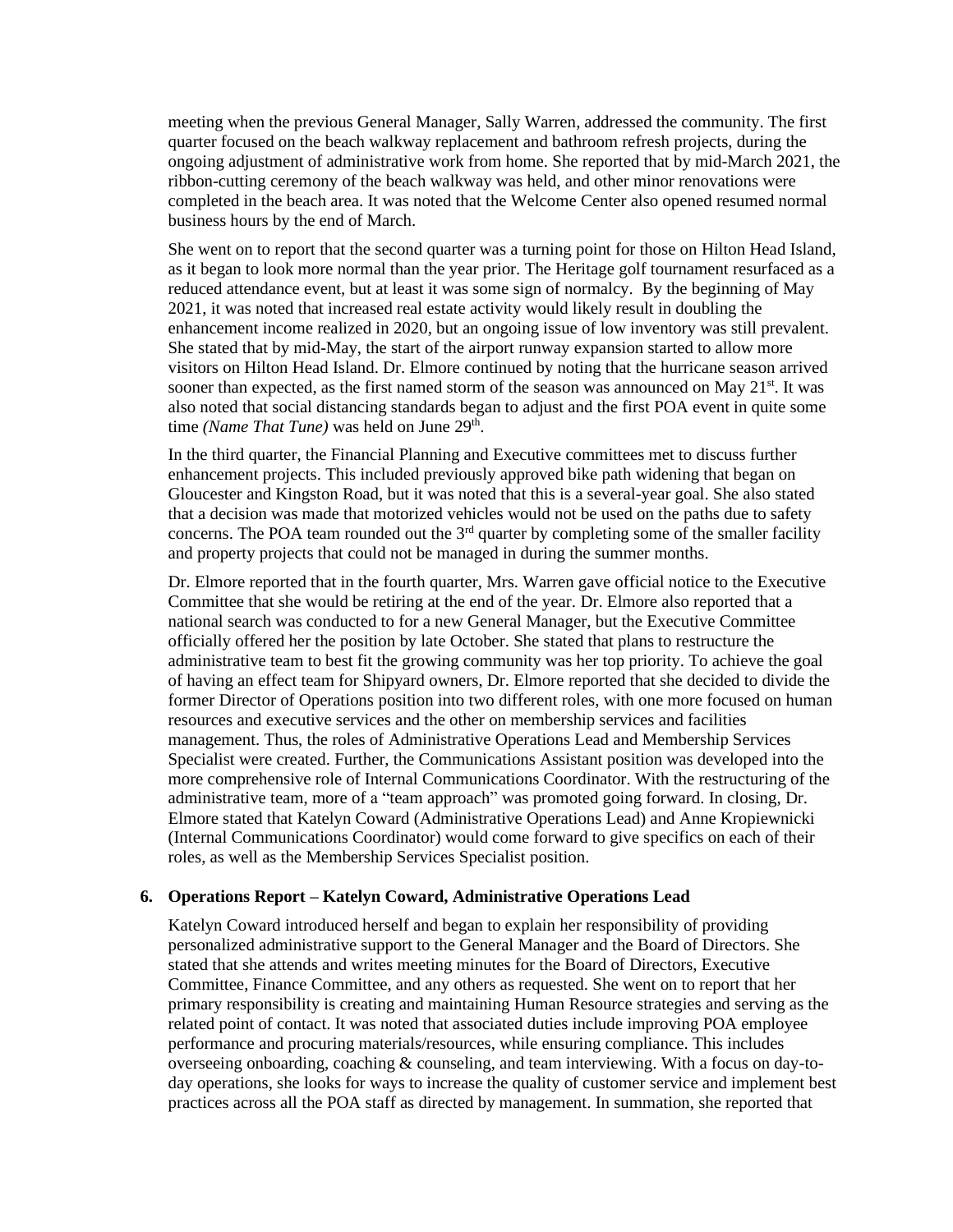this new position was created to increase operational efficiency, ensure an effective workplace environment, and provide personal service to the Board of Directors and support for the General Manager.

Ms. Coward went on to explain the Membership Services Specialist role on behalf of Andrea Martenson. She stated that this dedicated role is the other part of the former Director of Operations position and was formed in efforts to yield a personalized point of contact for Shipyard owners. She explained that the primary function is to provide service to the owners while ensuring that covenant standards are followed consistently. The process includes conducting bi-weekly common property inspections and maintaining a log to uphold facility status and records. Mrs. Martenson also acts as the liaison for the Architectural Review Board and Community Standards Committee.

### **7. Communications Report – Anne Kropiewnicki, Communications Coordinator**

Anne Kropiewnicki introduced herself and spoke about when she started with Shipyard in early November 2021. She noted that the Membership Services Specialist headed programs such as N-Touch and the Short-Term Rental Program. The Membership Services Specialist created a way for new home buyers to obtain all the information they will need as Shipyard Owners through a New Homeowner Meeting. The information will include the regime management company, owner vehicle decals, and Owner Code. She noted that the New Homeowner Meeting started in response to the booming real estate market. If anyone is interested in learning more contact the Membership Services Specialist.

Ms. Kropiewnicki reported that there have been significant improvements to the website and a social media presence has been established to create easy and effective communication. She noted her dedication is to keep information current on all platforms, as this allows Shipyard Owners to be advised of any changes or events quickly and effectively. Ms. Kropiewnicki reported much of her time has been spent on updating the website with features and information such as downloadable forms, a Beach Club section to promote weddings and events, an updated Newsfeed section, and an interactive event calendar for owners. With the improvements, a Meet the Team section filled with pictures and contact information was created to ensure owners can connect directly with the correct POA employee. In addition to updating the website, Ms. Kropiewnicki noted new Facebook and Instagram pages were created for additional accessibility. In terms of community connection, it has been recorded that weekly owner updates, monthly News You Can Use fliers, and quarterly *Anchor* issues are appreciated and valued by the community and will continue. Ms. Kropiewnicki noted that any person who would like to receive the information can register through her. She also explained that correct and accurate contact information is important with the hurricane season approaching again.

## **8. Guest Speakers – Commercial Updates**

The following representatives for commercial entities within Shipyard gave summaries of their 2021 operations and plans for 2022:

- Adriaan Radder, General Manager of the Sonesta Resort
- Katelyn Coward for Kim Lutian, Director of Marketing for Van Der Meer Tennis

#### **9. Awards/Presentations**

The *Decade of Service Award* was presented to Kevin McMahon for his 10+ years of serving as the Board of Director President, Executive Committee member, Community Standards Committee (*formerly Community Pride*) member, and so much more. He was also recognized for his constant dedication to Shipyard owners and constant support of the POA team throughout the